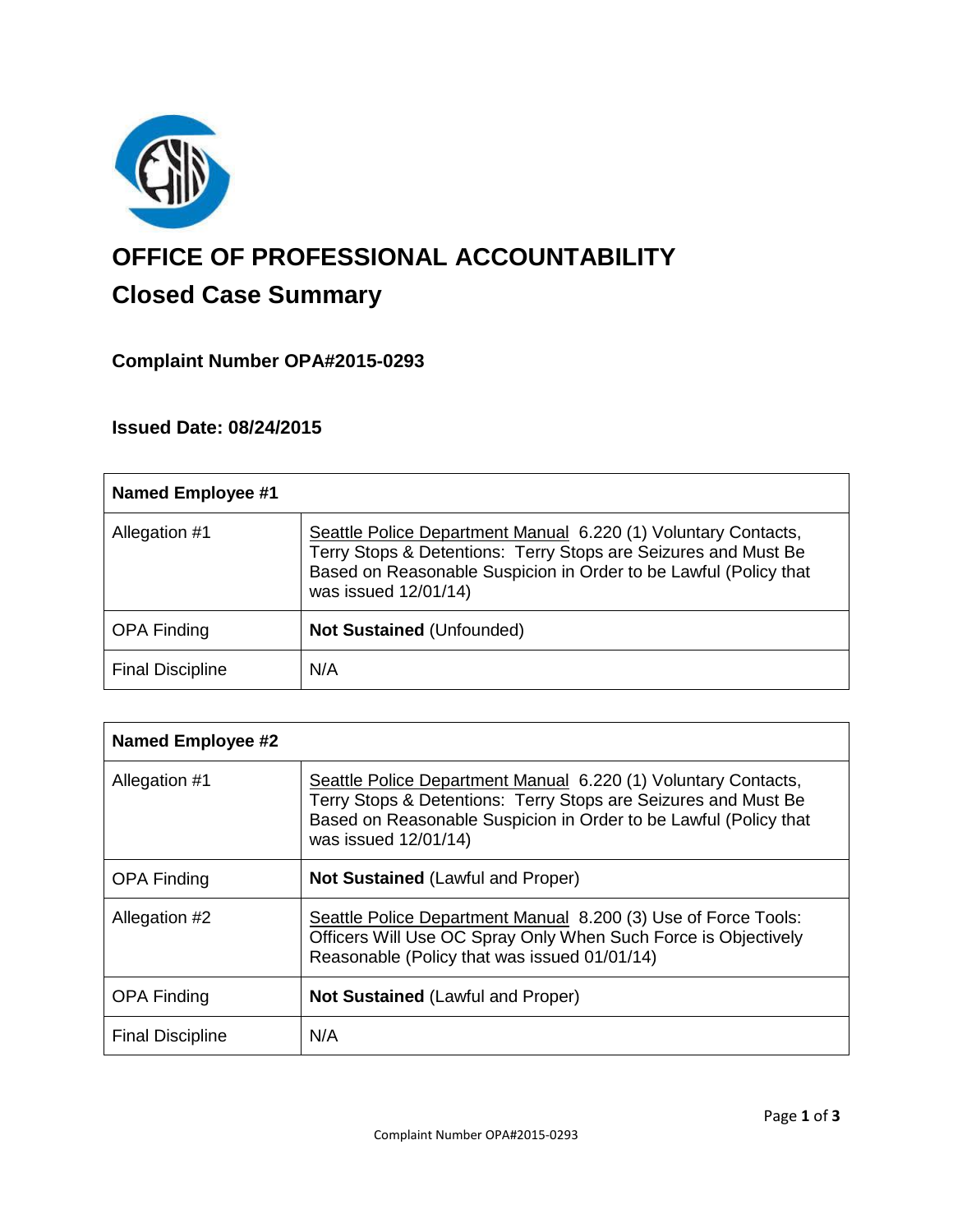# **INCIDENT SYNOPSIS**

SPD employees were working during a demonstration.

# **COMPLAINT**

The complainant, who was not at the scene and had reviewed a private video of the incident, alleged that the named employees did not have probable cause to arrest a subject. It is further alleged that one of the named employees used unnecessary force during a pepper spray (OC) application to the subject.

## **INVESTIGATION**

The OPA investigation included the following actions:

- 1. Review of the complaint email
- 2. Interview of the complainant
- 3. Search for and review of all relevant records and other evidence
- 4. Review of Body-Worn and other Videos
- 5. Interviews of SPD employees

## **ANALYSIS AND CONCLUSION**

The focus of the investigation was the early moments of the confrontation at a demonstration where officers were tasked with implementing a mobile fence line. At that point, there were far more protestors than officers. The tone and the tenor of the protestors in contact with the police were confrontational. The evidence showed that some protestors were pushing officers, officers were pushing back and some broke through the police line. Officers started making arrests. Named employee #2 applied OC spray directly towards the subject as he was moving towards him and the named employee believed that the subject had just assaulted an officer. The application of OC was effective and the suspect was taken into custody for assault. Named employee #1 was not involved in the decision to arrest the suspect and had been called in after the arrest to help prepare the arrest paperwork.

# **FINDINGS**

#### **Named Employee #1**

#### Allegation #1

The evidence showed that the named employee was not involved in the decision to arrest the suspect. Therefore a finding of **Not Sustained** (Unfounded) was issued for *Voluntary Contacts, Terry Stops & Detentions: Terry Stops are Seizures and Must Be Based on Reasonable Suspicion in Order to be Lawful*.